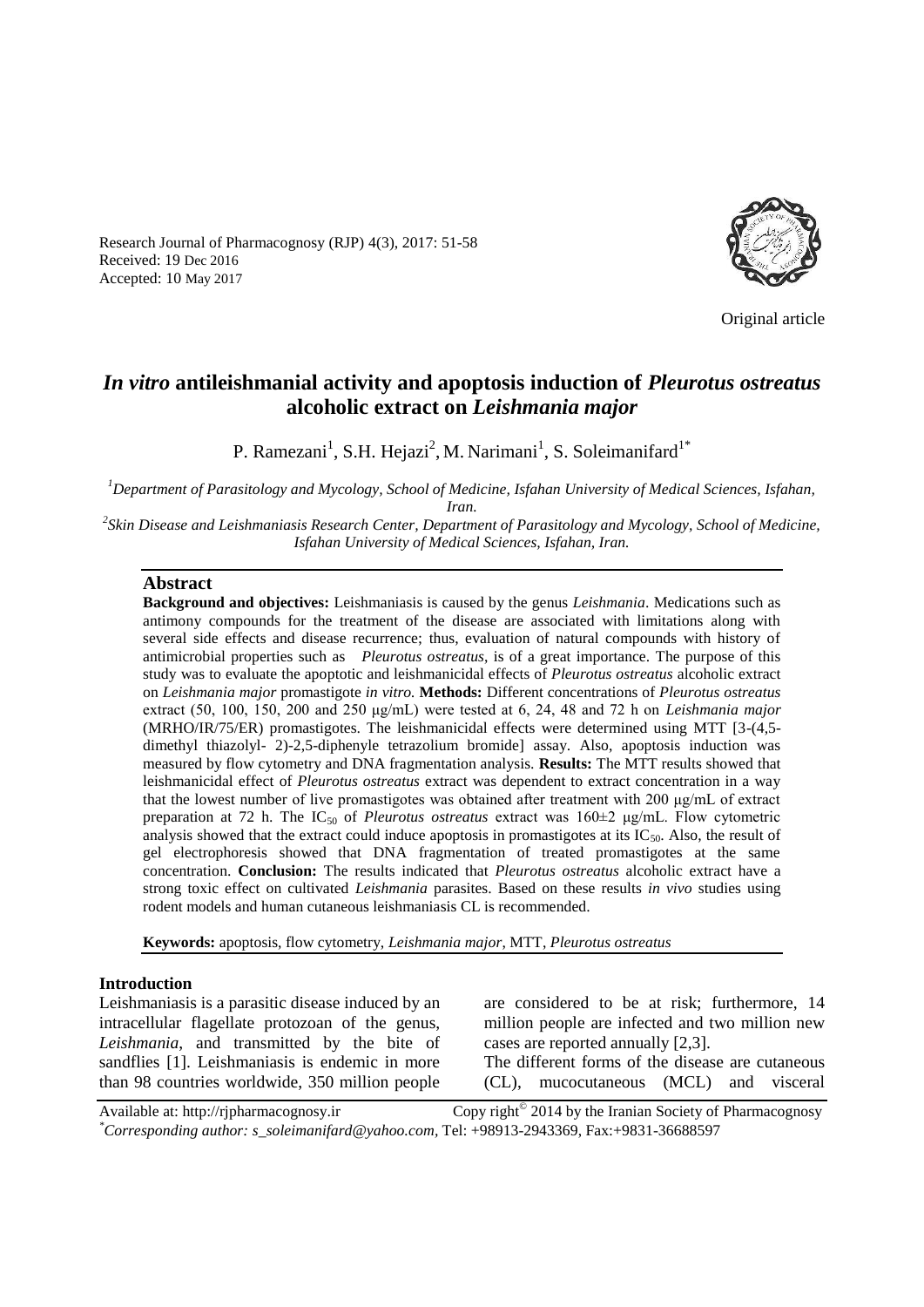leishmaniasis (VL). In spite of being mostly selflimiting, CL leaves permanent scars on the skin, which may lead to long term social effects for the patient even after full healing. On the other hand, VL is the progressive form of the disease that can be lethal in human [1].

Glucantime is the first line drug for treatment of leishmaniasis; however, serious limitations such as toxicity and lack of efficacy in endemic areas, shows the need for new antileishmanial compounds; thus, the development of safe, potent and cost-effective antileishmanial agents are a critical public-health priority [4-6].

Numerous studies suggest that many plant extracts contain effective secondary metabolites, which have antimicrobial, antiparasitic and specifically antileishmanial properties [7-12] as sharif *et al.* have reported, leishmanicidal effect of *Artemisia aucheri* [13]. Also Valadares *et al.* proved that the *Agaricus blazei* Murill caused reduction of inflammation of *L. amazonensis* in infected mice foot pad [14], as well *Agaricus blazei murill* water extractwhich had led to the reduction the parasite burden in the mice infected with L. chagasi [15]. Mallick showed *Astraeus hygrometricus* extract induced apoptosis in *Leishmania* promastigotes [16].

One of the medicinal mushrooms is *Pleurotus. Ostreatus* a mushroom of Pleurotaceae family [17]. Researchers have shown that its ethanol extract has antioxidant activity in *in vitro* and *in vivo* tests [18]. Ethanol and methanol extracts of this fungus can elicit antibacterial activity against Gram-positive bacteria through cell membrane lysis, inhibition of protein synthesis, proteolithic enzymes and microbial adhesions and have strong inhibition effect of oxidative stress in liver and brain level [19-22].

One way of survival of *Leishmania* parasite in the host body is the activity of the trypanotion reductase (TryR) enzyme. Therefore, this enzyme has been considered as a target for the design of many drugs [23]. It is expected that the discovery of some components with anti-trypanotion activity, would facilitate the development of the new anti-leishmanial drugs and it has been proven that the extracts drived from members of pleurotaceae family have had biological activities against TryR [24].

With regard to the importance of leishmaniasis and the mentioned various medical effects of *P. estreatus*, in this study the leishmanicidal activity of the methanol extract of *Pleurotus ostreatus* has been evaluated.

# **Experimental**

*Parasite culture*

The cryopreserved form of *Leishmania major (MRHO/IR/75/ER)* was prepared from Department of Parasitology and Mycology, School of Medicine, Isfahan University of Medical Sciences, Isfahan, Iran.

Promastigotes were cultured in NNN (Novy-MacNeal-Nicollem) medium with 100  $\mu$ g/mL streptomycin, 100 IU/mL penicillin and 100 μg/mL gentamycin and then for mass production were subcultured in RPMI-1640 (Gibco, UK) supplemented with 10% FBS (fetal bovine serum) [25].

# *Preparation of methanol extract of P. ostreatus*

Alcoholic extract of *P. ostreatus* was prepared by maceration method. Briefly, 50 g of mushroom was smashed using a pounder. This grounded biomass was suspended in 400 mL of absolute methanol and incubated for 48 h at 200 rpm (using a shaker) and temperature of 30 °C. The suspension was filtered twice on Whatman No. 4 paper to remove the biomass. Concentrating the supernatant was done by a rotary evaporator at 50  $\rm{^{\circ}C}$  in for 24 h and then it was stored at 4  $\rm{^{\circ}C}$  [26].

# *Promastigote assay*

The effect of *P. ostreatus* prepared extract on cultured promastigotes was evaluated by direct counting with Neubauer haemocytometer. For this purpose  $2\times10^5$  parasite promastigotes/mL were seeded in a 24 well microtitre plate. These promastigotes were treated by different concentrations of *P. ostreatus* extract (50, 100, 150, 200, 250 µg/mL) and were incubated in  $25\pm1$  °C for 6, 24, 48 and 72 h. The live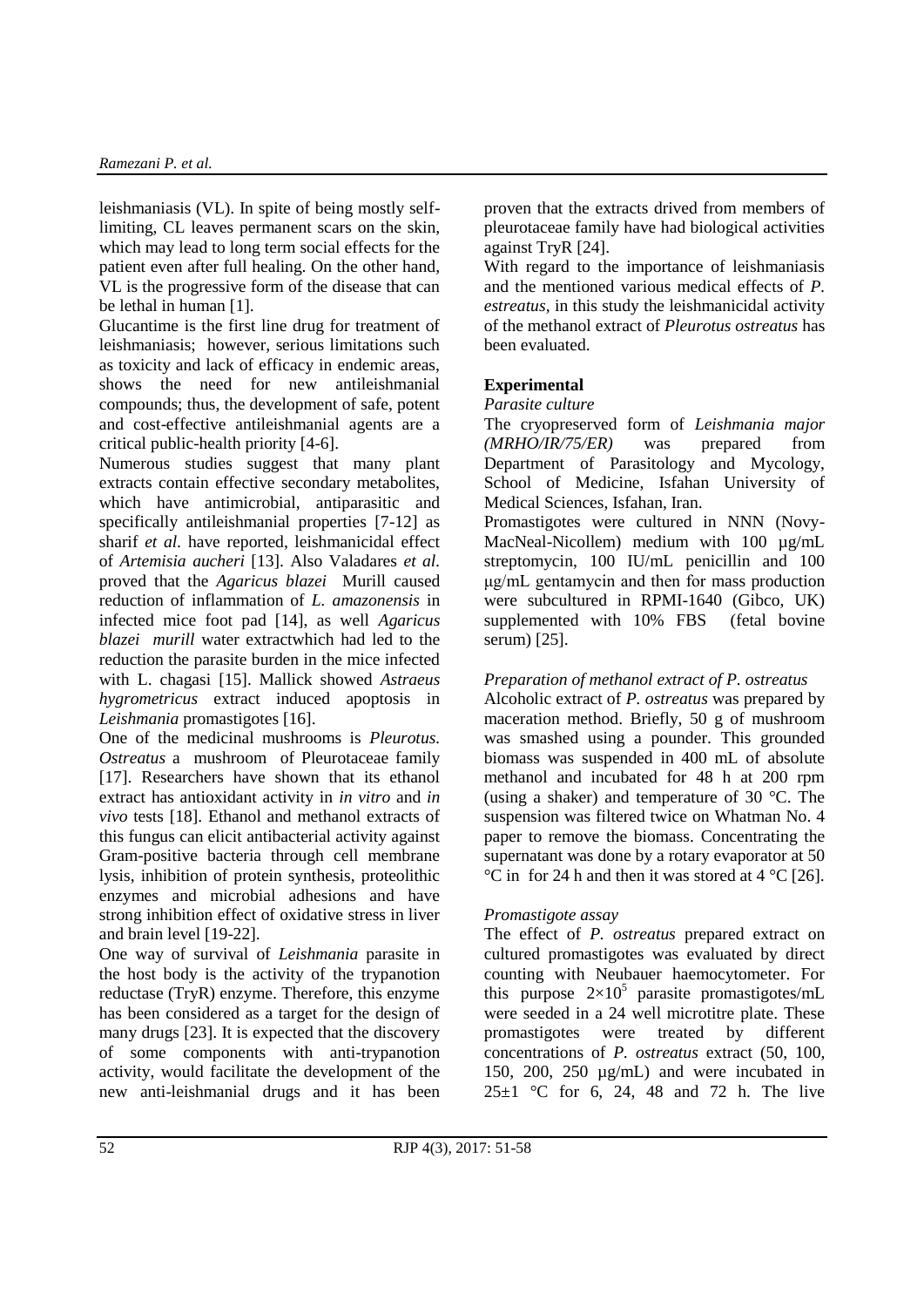promastigotes were counted and compared with control using linear regression.

## *MTT assay*

The inhibitory effect of the *P. ostreatus* extract against *L.major* promastigotes was determined using MTT [3-(4, 5-dimethylthiazol-2-yl)-2, 5 diphenyltetrazolium bromide] test. The rate of living promastigotes had a direct relationship with the amount of purple formazan that was produced through the reduction of yellow MTT by the dehydrogenase enzyme in the inner mitochondrial membrane of the living cells. Briefly, the promastigotes  $(5\times10^5 \text{ cells/mL}; 300$ μL) in stationary phase were seeded at 96-well micro titre plates and were treated with extract at different concentrations (50،100،150،200،250  $\mu$ g/mL) and incubated at 24 $\pm$ 2°C for 72 h. The controls were complete RPMI1640 medium with no parasites and complete RPMI 1640 medium with parasites without extract. The medium was discarded and the cells were incubated with MTT solution (5 mg/mL in PBS) for 4 h and the resulting formazan crystals were solubilized with 100 μL isopropanol. The absorption was measured using an ELISA reader [27].

## *Apoptosis assessment with flow cytometry*

Apoptotic cells were detected by flow cytometry. Double staining was performed with Annexine-V FLUOS staining kit (Roche, Germany) according to the manufacturer protocol I. FITC-Annexin v and PI were used as cell markers. Briefly, the wells were treated with extract at  $IC_{50}$  equivalent to 160 μg/mL and were incubated at 24 °C. Promastigotes were washed by cold PBS and centrifuged at 1500 rpm for 10 min after 72 h, then the pellet were resuspended in binding buffer to a concentration of  $1 \times 10^5$ /mL of promastigotes. Thereafter, they were incubated at room temperature for 15 min in dark condition, with 10 μL of FITC-Annexin V in the presence of PI. At the end, the samples were analyzed with FACS Calibur flow cytometer (Becton Dickinson and Cell Quest software) and the percent of positive cells was determined for each sample [28].

## *DNA fragmentation*

The hallmark of apoptotic cell death is DNA fragmentation into nucleosomal units. An apoptotic DNA ladder kit (Genetbio) was used to extract DNA from apoptosis-induced *L. major* promastigotes by mentioned different concentrations of extract for 72 h. Quantitative analysis of DNA fragmentation was carried out by agarose gel electrophoresis using Tris– acetate–EDTA (pH 8.0) running buffer at 80 V and was visualized under UV light [29].

# *Statistical analysis*

To compare the means of different treatment groups, statistical analysis was performed by one way ANOVA and multiple comparison Tukey-Kramer test. All statistical analysis were done using SPSS software, version 16 was considered as significant ( $p$  values <0.05).

# **Results and Discussion**

The cytotoxic potential of *P. ostreatus* extract on *L. major* promastigotes was measured by direct counting of live promastigtes after parasite exposure by various mentioned concentrations of extract at different times. The number of live *L. major* promastigotes in the presence of different concentrations of *P. ostreatus* extract in comparison with control group have been showed in table 1. *P. ostreatus* extract showed activity against promastigotes in a time and concentration-dependent manner.

Antileishmanial effects of different concentrations of *P. ostreatus* (0, 50, 100, 150, 200, 250 µg/mL) were assessed after 72 h of exposure (figure 1). The effect of extract at 200 µg/mL was significantly higher than other concentrations. IC<sub>50</sub> was calculated to be  $160\pm2$ µg/mL. Flow cytometric analysis was performed after processed samples were labeled with FITC-AnnexinV FLUOS and propidium iodide. The percentages of apoptotic and necrotic cells were determined  $39.6\%$  and  $0.21\%$  at IC<sub>50</sub> of *P*. *ostreatus* extract after 72 h treatment, respectively (figure 2).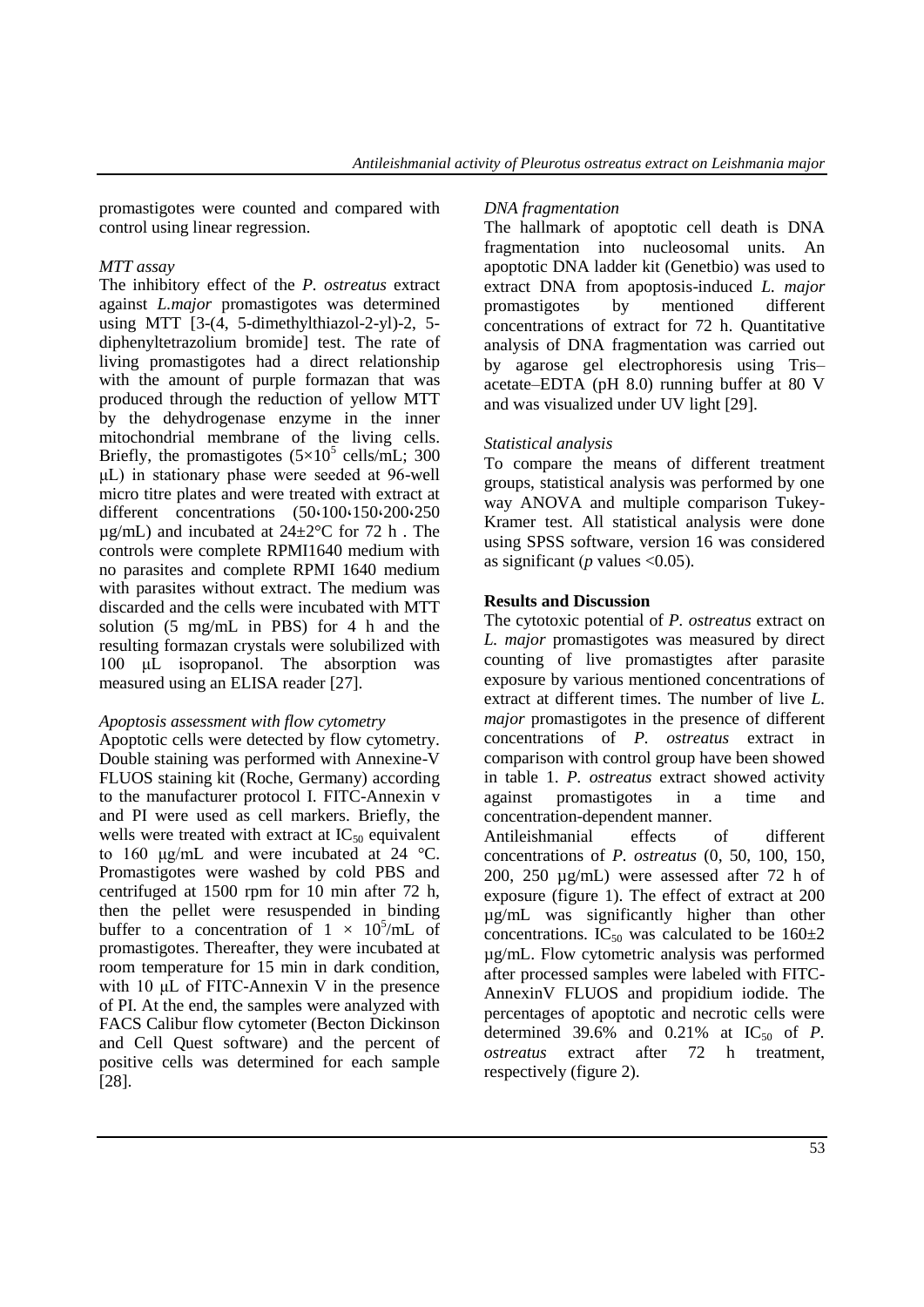#### *Ramezani P. et al.*

**Table 1.** The number of live promastigotes  $(1 \times 10^6)$  at different concentrations of extract

| <b>Concentration</b> | The number of live promastigotes $(1\times10^9)$ |                 |               |               |
|----------------------|--------------------------------------------------|-----------------|---------------|---------------|
| $(\mu g/mL)$         | 6h                                               | 24h             | 48h           | 72h           |
| 50                   | $0.61 + 0.11$                                    | $0.61 + 0.11$   | $0.48 + 0.02$ | $0.48 + 0.02$ |
| 100                  | $0.55+0.04$                                      | $0.55+0.04$     | $0.44 + 0.04$ | $0.44 + 0.04$ |
| 150                  | $0.54 + 0.03$                                    | $0.54 + 0.03$   | $0.49 + 0.07$ | $0.43 + 0.07$ |
| 200                  | $0.53 + 0.02$                                    | $0.34 + 0.00$   | $0.31 + 0.06$ | $0.27 + 0.05$ |
| 250                  | $0.56 \pm 0.03$                                  | $0.45 \pm 0.00$ | $0.38 + 0.04$ | $0.26 + 0.01$ |
| Control              | $0.62 + 0.06$                                    | $0.66 \pm 0.01$ | $0.7+0.11$    | $0.72 + 0.11$ |



*Leishmania major* promastigotes



**Figure 2.** Flow cytometric analysis of promastigotes following treatment with 200 μg/mL *Pleurotus ostreatus* extract and after labeling with annexin-V and PI. Lower right region (LR) belongs to apoptotic cells (annexin-positive) and upper right region (UR) belongs to necrotic cells (PI-positive). Upper left region (UL) belongs to banded cell region with annexin and PI, and lower left region (LL) belongs to survived cells. FL2 is propidium iodide and FL1 is Annexin V.

Necrotic process of promastigotes of *L. major*  was confirmed by presence of fragmented DNA in agarose gel electrophoresis. After 72 h treatment with 200 µg/mL of *P. ostreatus* extract, the degree of fragmented DNA was comparable to the control and untreated cells which did not show DNA fragmentation (figure 3).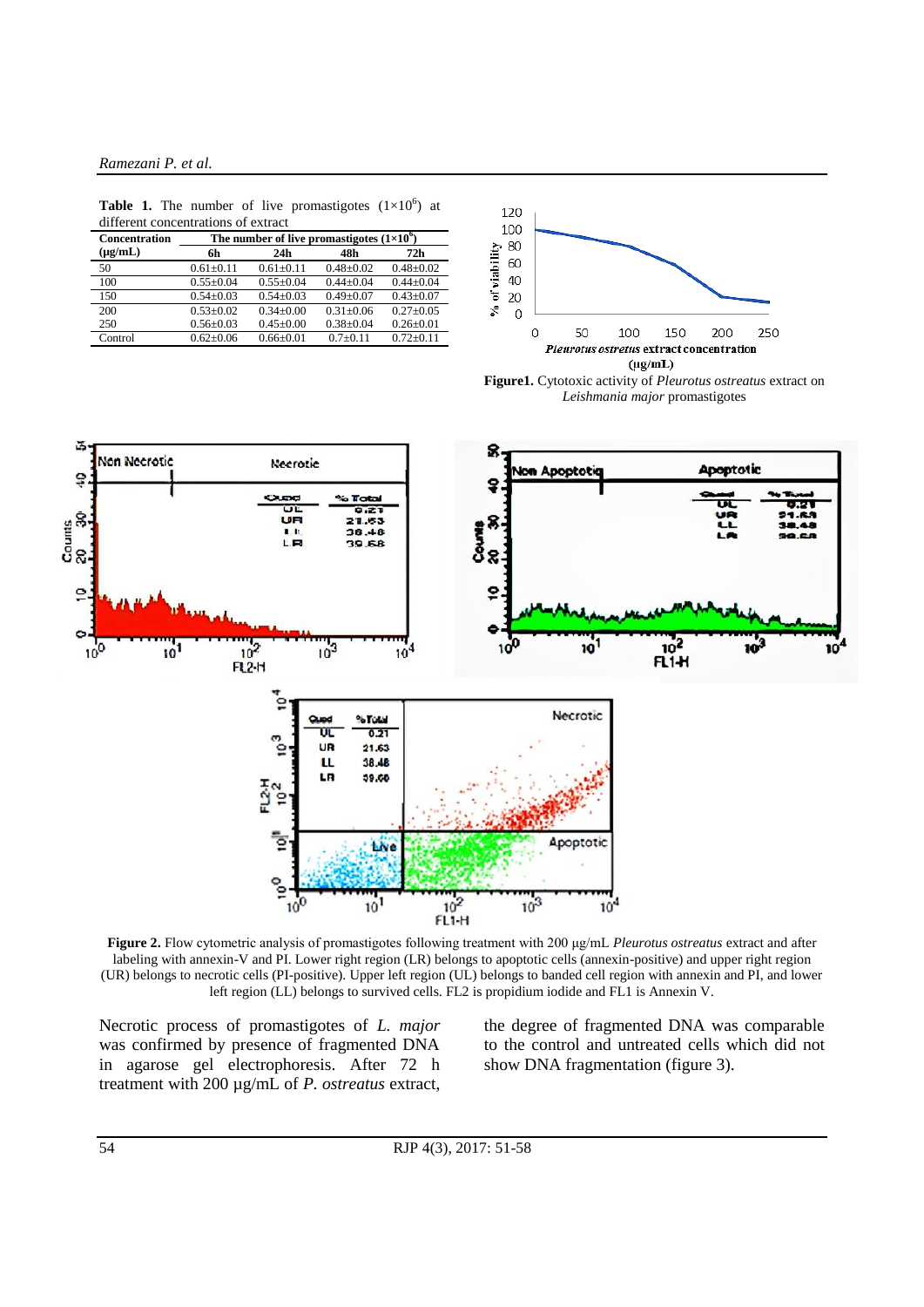

**Figure 3. .** Demonstration of DNA fragmentation of promastigotestreated with *Pleurotus ostreatus* extract by agarose gel electrophoresis. Line 1: DNA molecular size marker (1 kb DNA ladder), line 2: control untreated DNA and line 3: promastigotes DNA fragmentation after 72 h treatment at IC<sub>50</sub> of *Pleurotus ostreatus* extract

Cutaneous leishmaniasis (CL) is caused by *Leishmania major* and endemic in east, central and southern parts of Iran [4]. Since antileishmanial chemotherapy being used for leishmaniasis has limitations including high cost, difficulty to manage, high toxicity and resistance, there is an urgent need for new, safe, more effective and economically feasible drugs for the treatment of leishmaniasis [6].

*Pleurotus ostereatus* belonging to Pleurotaceae family, is commonly refer to an oyster-shared cap spanning 5 to 25 cm from white to dark brown. The Pleurotus genus has several species such as *P. sajorcaju, P. florida, P. flabellatus, P. highbing, P. cystidiosus, P. sapidus, P. eryngii, P. tuberegium, P. ulmarium, P. pulmonarius, P. citrinopileatus, P. geesteranus* and others [30].

Kazunori Ike *et al.* suggested that the hot-water extract of *P. eryngii* induced Th1 immunity by acting as an immune stimulator [31].

Angel Ramos *et al*. have shown that *P. ostreatus* has a trypanocidial activity and although the ergostrol peroxide of this mushroom showed an inhibitory act on *Trypanosoma cruzi*, it has no lytic action on erythrocytes and no cytotoxic effect on mammalian cells at concentrations higher than 1600  $\mu$ g/mL [32].

According to the mentioned studies, in present study leishmanicidal effects of *Pleurotus ostreatus* alcoholic extract on promastigotes of *L.major* was examined for the first time.

In this research we found that *P. ostreatus* extract was able to induce a lethal effect on *L. major* promastigotes with numerous nuclear and membrane feature of apoptosis, including DNA fragmentation and phosphatidylserine exposure.

The biomedical pathways that mediated apoptosis in kinetoplastids are still unknown [33]. Caspases are the main protolithic enzymes that interfere in apoptosis in mammalian cells [34]. The interference of other cysteine proteases like calpains, cathepsins, and serine proteases or the proteasome, have also been suggested [35].

In the current study, parasite treatment was directed toward reduction of the parasite number *in vitro* and regarding to other features such as exposure of phosphatidylserine and DNA fragmentation, probably the extract of *P. ostreatus* did not kill promastigotes *of L. major* by its toxicity mechanism, but through apoptosis. We used direct counting live promastigotes and for the best results, we used MTT assay. Comparing the results of the two methods, MTT assay was more sensitive and thus there were some little differences between the obtained results *i.e.* in concentrations of 100 and 150 µg/mL; however, reducing the live promastigotes by increasing the concentration, shows that the final conclusion is correct.

The results revealed that *P. ostreatus* extract induced apoptosis in promastigotes of *L. major* in a concentration and time dependent manner. By comparing the results of different concentrations it seemed that perhaps the inhibitory effect of the extract at low concentrations e.g. 50 and 100 µg/mL was greater than its lethal effect.

Also, apoptosis induction was 39.6% by flow cytometry in  $IC_{50}$  at 72 h treatment and the gel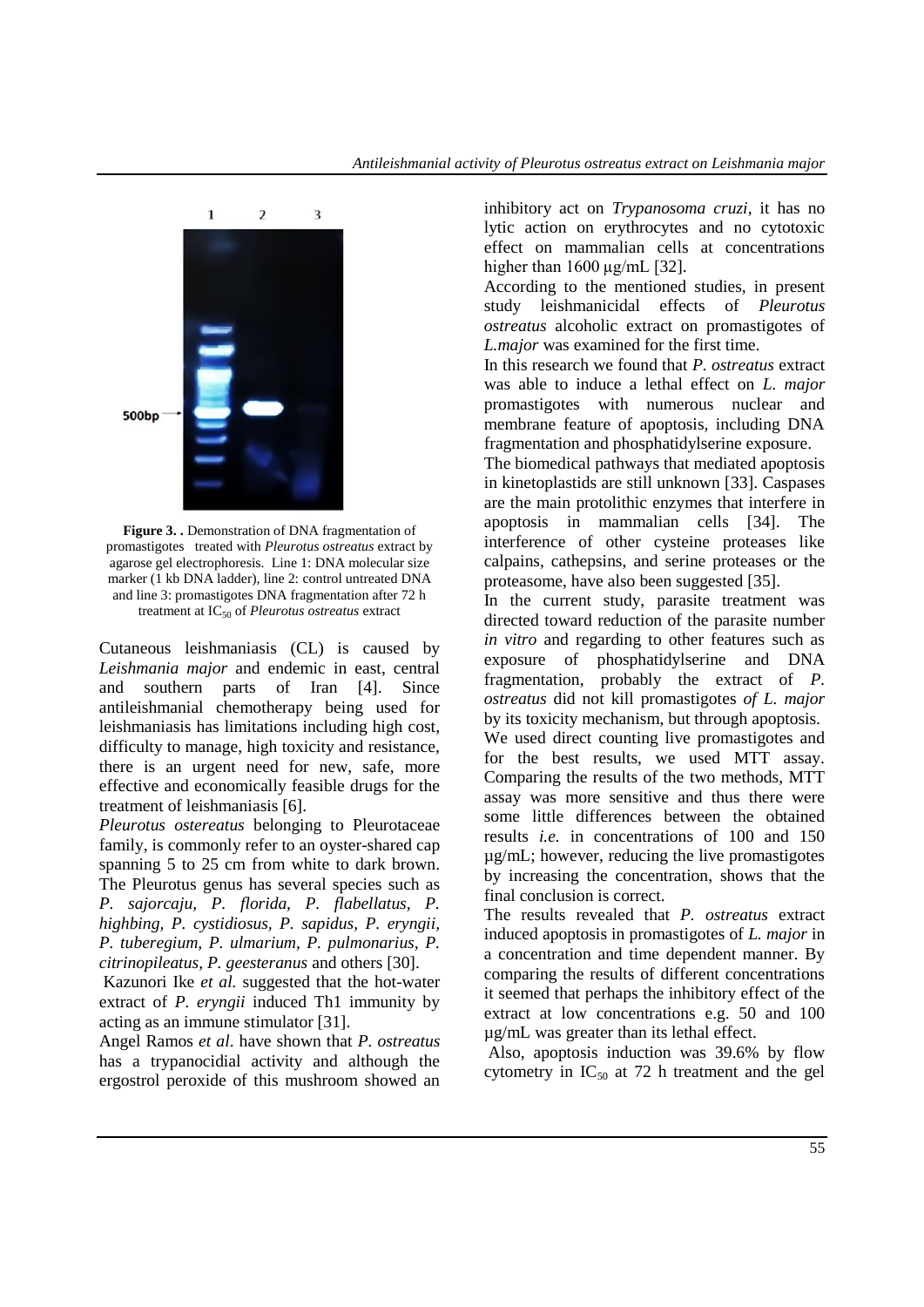electrophoresis tests showed DNA fragmentation of promastigotes at the same concentration.

The leishmanicidal effect of *Pleurotus ostreatus* alcoholic extract was confirmed by MTT, flow cytometry and gel electrophoresis methods. In order to achieve a good therapeutic option for treatment of leishmaniasis it is suggested to design trials on murine and then human CL with optimized doses of *Pleurotus ostreatus* alcoholic extract.

## **Acknowledgments**

The authors would like to acknowledge Isfahan University of Medical Sciences for approval and financial support of the present study.

#### **Declaration of interest**

The authors declare that there is no conflict of interest. The authors alone are responsible for the content of the paper.

#### **References**

- [1] Sharma U, Singh S. Immunobiology of leishmaniasis. *Indian J Exp Biol*. 2009; 47(6): 412-423.
- [2] Abdolmajid F, Ghodratollah SS, Hushang R, Mojtaba MB, Ali MM, Abdolghayoum M. Identification of *Leishmania* species by kinetoplast DNA-polymerase chain reaction for the first time in Khaf district, Khorasan-e-Razavi province, Iran. *Trop Parasitol*. 2015; 5(1): 50-54.
- [3] Fattahi Bafghi A, Vahidi AR, Anvari MH, Barzegar K, Ghafourzadeh M. The *in vivo* antileishmanial activity of alcoholic extract from *Nigella sativa* seeds. *Afr J Microbiol Res*. 2011; 5(12): 1504-1510.
- [4] Hadighi R, Mohebali M, Boucher P, Hajjaran H, Khamesipour A, Ouellette M. Unresponsiveness to glucantime treatment in Iranian cutaneous leishmaniasis due to drug-resistant *Leishmania tropica* parasites. *PLoS Med*. 2006; Article ID 16605301.
- [5] Peters W. The treatment of kala-azar, new approaches to an old problem. *[Indian J Med](https://www.ncbi.nlm.nih.gov/pubmed/?term=%5B5%5D+Peters+W.+The+treatment+of+kala-azar--new+approaches+to+an+old+problem.+The+Indian+J+of+Medical+Res.)  [Res.](https://www.ncbi.nlm.nih.gov/pubmed/?term=%5B5%5D+Peters+W.+The+treatment+of+kala-azar--new+approaches+to+an+old+problem.+The+Indian+J+of+Medical+Res.)* 1981; Article ID 6897932.
- [6] Sukumaran B, Madhubala R. Leishmaniasis: current status of vaccine development. *[Curr](https://www.ncbi.nlm.nih.gov/pubmed/?term=%5B6%5D+Sukumaran+B%2C+Madhubala+R.+Leishmaniasis%3A+current+status+of+vaccine+development.+Current+molecular+medicine.+2004)  [Mol Med](https://www.ncbi.nlm.nih.gov/pubmed/?term=%5B6%5D+Sukumaran+B%2C+Madhubala+R.+Leishmaniasis%3A+current+status+of+vaccine+development.+Current+molecular+medicine.+2004)*. 2004; 4(6): 667-679.
- [7] Rodrigues E, Barnes J. Pharmacovigilance of herbal medicines. *Drug safety*. 2013; 36(1): 1-12.
- [8] Moghtader M. *In vitro* antifungal effects of the essential oil of *Mentha piperita* L. and its comparison with synthetic menthol on *Aspergillus niger*. *Afr J [Plant Sci.](http://www.academicjournals.org/journal/AJPS)* 2013; 7(11): 521-527.
- [9] Alviano D, Alviano C. Plant extracts: search for new alternatives to treat microbial diseases. *Curr Pharm Biotechnol*. 2009; 10(1): 106-121.
- [10] Rocha L, Almeida J, Macedo R, Barbosa-Filho J. A review of natural products with antileishmanial activity. *Phytomed*. 2005; 12(6): 514-535.
- [11] [El-On](http://www.tandfonline.com/author/El-On%2C+J) J, [Ozer](http://www.tandfonline.com/author/Ozer%2C+L) L, [Gopas](http://www.tandfonline.com/author/Gopas%2C+J) J, [Sneir](http://www.tandfonline.com/author/Sneir%2C+R) R, [Enav](http://www.tandfonline.com/author/Enav%2C+H) H, [Luft](http://www.tandfonline.com/author/Luft%2C+N) N, [Davidov](http://www.tandfonline.com/author/Davidov%2C+G) G. Antileishmanial activity in Israeli plants. *Annals Trop Med Parasitol.* 2009; 103(4): 297-306.
- [12] Tempone AG, Sartorelli P, Teixeira D, Prado FO, Calixto I, Lorenzi H, Melhem MSC. Brazilian flora extracts as source of novel antileishmanial and antifungal compounds. *Mem Inst Oswaldo Cruz*. 2008; 103(5): 443-449.
- [13] Sharif M, Ziaei H, Azadbakht M, Daryani A, Ebadattalab A, Rostami M. Effect of methanolic extracts of *Artemisia aucheri* and *Camellia sinensis* on *Leishmania major* (*in vitro*). *Turk J Med Sci*. 2007; 36(6): 365-369.
- [14] Valadares DG, Duarte MC, Ramírez L, Fumagalli MAC, Lage PS, Martins VT, Costa LE, Ribeiro TG, Régis WCB, Soto M, Fernandes AP, Tavares CAP, Coelho EAF. Therapeutic efficacy induced by the oral administration of *Agaricus blazei* Murill against *Leishmania amazonensis*. *Parasitol Res*. 2012; 111(4): 1807-1816.
- [15] Valadares DG, Duarte MC, Ramírez L, Fumagalli MAC, Martins VT, Costa LE, Lage PS, Ribeiro TG, Castilho RO, Fernandes AP, Régis WCB, Soto M, Tavares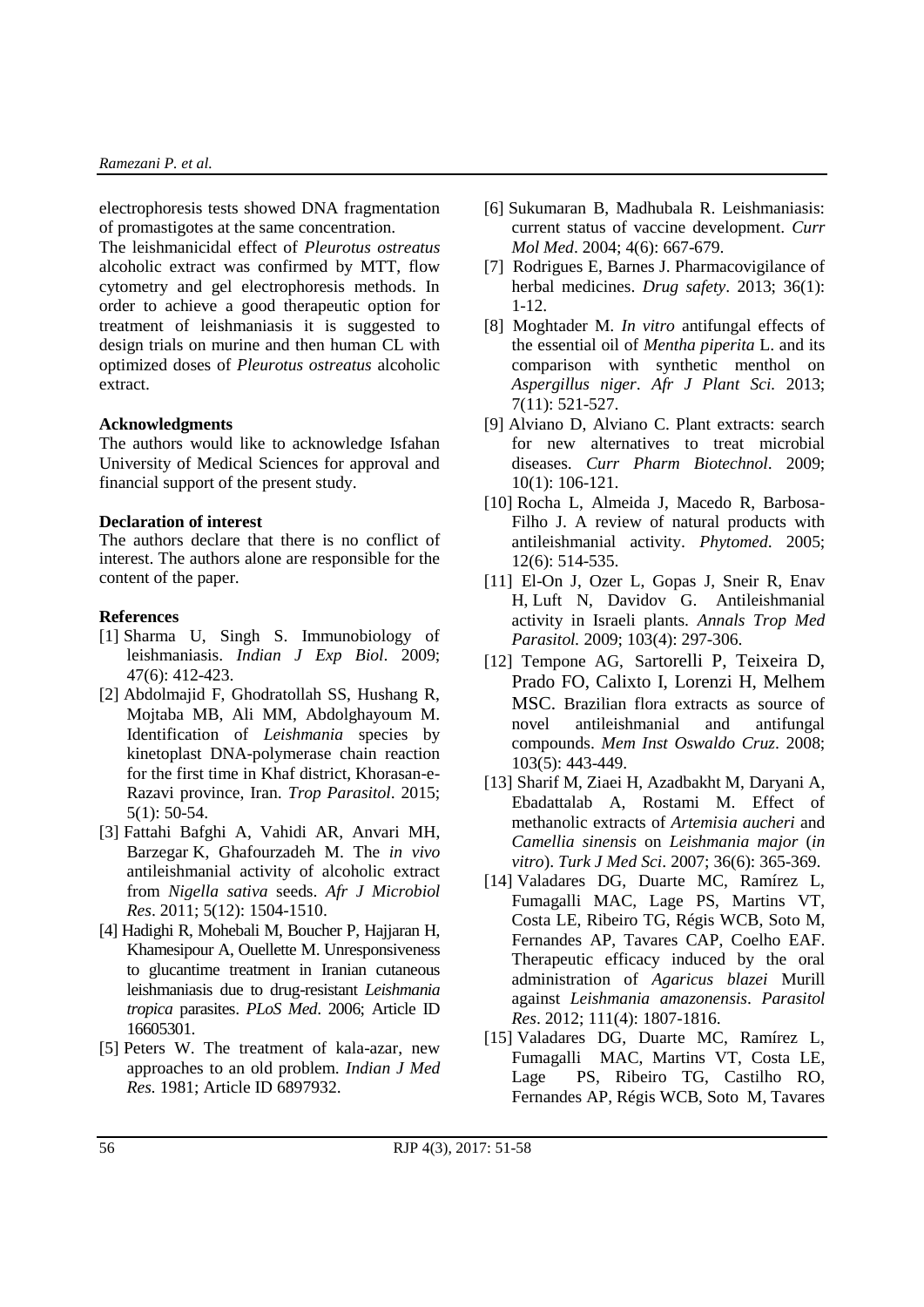CAP, Coelho EAF. Prophylactic or therapeutic administration of *Agaricus blazei* Murill is effective in treatment of murine visceral leishmaniasis. *Exp Parasitol*. 2012; 132(2): 228-236.

- [16] Mallick S, Dutta A, Dey S, Ghosh J, Mukherjee D, Sultana SS, Mandal S, Paloi S, Khatuaomanjana S, Acharya K, Pal C. Selective inhibition of *Leishmania donovani* by active extracts of wild mushrooms used by the tribal population of India: an *in vitro* exploration for new leads against parasitic protozoans. *Exp Parasitol*. 2014; Article ID 24440295.
- [17] Kong WS. Descriptions of commercially important *Pleurotus* species. In: Mushroom world. Oyster mushroom cultivation. Part II. Oyster mushrooms. Seoul: Heineart Incorporation, 2004.
- [18] Jayakumar T, Thomas P, Sheu JR, Geraldine P. *In vitro* and *in vivo* antioxidant effects of the oyster mushroom *Pleurotus ostreatus*. *Food Res Int*. 2011; 44(4): 851-861.
- [19] Vamanu E, Ene M, Vamanu A, Smarandache D, Sabru I, Popa O, Babeanu N, Nita S, Veaceslav B. Antioxidant and antibacterial properties of the extracts from *Pleurotus ostreatus* EVFB1 and EVFB4. *Romanian Biotech Lett.* 2011; 16(1): 40-46.
- [20] Jayakumar T, Thomas PA, Geraldine P. Protective effect of an extract of the oyster mushroom, *Pleurotus ostreatus*, on antioxidants of major organs of aged rats. *Exp Gerontol*. 2007; 42(3): 183-191.
- [21] Naguib YM, Azmy RM, Samaka RM, Salem MF. *Pleurotus ostreatus* opposes mitochondrial dysfunction and oxidative stress in acetaminophen-induced hepato-renal injury. *BMC Complement Altern Med*. 2014; Article ID 10.1186/1472-6882-14-494.
- [22] Iwalokun B, Usen U, Otunba A, Olukoya D. Comparative phytochemical evaluation, antimicrobial and antioxidant properties of *Pleurotus ostreatus*. *Afr J Biotech*. 2007; 6(15): 1732-1739.
- [23] Fairlamb AH, Cerami A. Metabolism and

functions of trypanothione in the Kinetoplastida. *Annu Rev Microbiol*. 1992; Article ID 10.1146.

- [24] Luiz HR, Machado KMG, Rabello ALT, Souza-Fagundes EM, Correa-Oliveira R, Carlos AR, Carlos LZ. Cytotoxic, immunosuppressive, trypanocidal and antileishmanial activities of Basidiomycota fungi present in Atlantic Rainforest in Brazil. *Antonie van Leeuwenhoek J Microbiol*. 2009; 95(3): 227-237.
- [25] Khanjani Jafroodi S, Farazmand A, Amin M, Doroodgar A, Shirzadi M, Razavi M. Methanolic extract's activity of *Artemisia absinthium, Vitex agnus-castus* and *Phytolaca americana* against *Leishmania major* in *vitro* and *in vivo*. *Int Arch Health Sci.* 2015; 2(2): 69-74.
- [26] [Jayakumar](http://www.sciencedirect.com/science/article/pii/S146685640800060X) T, [Thomas](http://www.sciencedirect.com/science/article/pii/S146685640800060X) PA, Geraldine P. *In vitro* antioxidant activities of an ethanolic extract of the oyster mushroom, *Pleurotus ostreatus. Innov Food Sci Emerg [Technol](http://www.sciencedirect.com/science/journal/14668564)*. 2009; [10\(](http://www.sciencedirect.com/science/journal/14668564/10/2)2): 228-234.
- [27] Sadeghi S, Seyed N, Etemadzadeh MH, Abediankenari S, Rafati S, Taheri T. *In vitro* infectivity assessment by drug susceptibility comparison of recombinant *Leishmania major* expressing enhanced green fluorescent protein or egfp-luciferase fused genes with wild-type parasite. *[Korean J Parasitol](https://www.ncbi.nlm.nih.gov/pmc/articles/PMC4566512/)*. 2015; 53(4): 385-394.
- [28] Dalimi A, Ghaffarifar F, Sadraei J. Cytotoxic effects of 5-fluorouracil on *Leishmania major* promastigotes and induction of apoptosis in the parasite. *Scientific J Ilam Uni Med Sci*. 2014; 21(7): 34-42.
- [29] Ebrahimi Sadr P, Ghaffarifar F, Hassan ZM, Beheshti N. The effect of artemetherinduced apoptosis in promastigotes of *Leishmania major* (MRHO/IR/75/ER) under *in vitro* conditions. *Modares J Med Sci.* 2012; 15(2): 1-10.
- [30] Abdel-Aziz SM, Hamid HA, Fadel M. Edible mushrooms: a green biotechnology